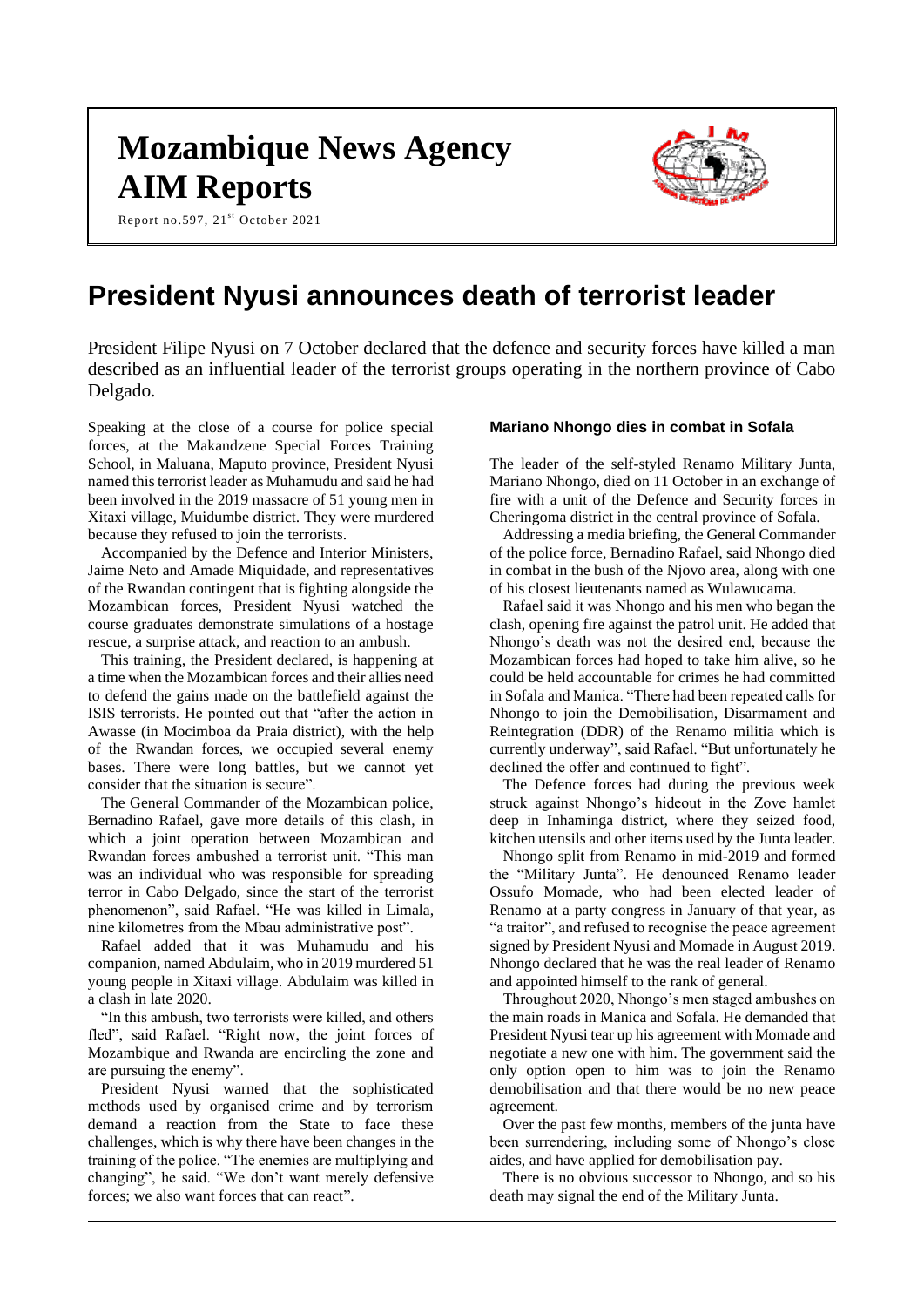#### **Hidden debts: Credit Suisse and VTB fined**

The banks Credit Suisse and VTB have agreed to pay fines to the United States and British authorities for their role in the Mozambican "hidden debts" crisis.

In 2013 and 2014, the two banks decided to lend over US\$2 billion to three newly set up security-related companies, Proindicus, Ematum (Mozambique Tuna Company) and MAM (Mozambique Asset Management), based on illicit loan guarantees issued by the government of the day, headed by former President Armando Guebuza.

The banks should have found out through their due diligence procedures that the loan guarantees were illegal since they smashed through the ceiling for guarantees set in the 2013 and 2014 budget laws. Furthermore, the three companies had no track record and were run, not by bona fide businesspeople, but by agents of the Mozambican intelligence service (SISE).

The guarantees meant that when, within a few years, when the companies all went bankrupt, the Mozambican state was held responsible for repaying the loans.

The United States became involved in this saga because US investors bought shares in the syndicated loan to Proindicus of US\$622 million and purchased the bonds that Credit Suisse and VTB financed for Ematum (amounting to US\$850 million).

A release on 19 October from the US Securities and Exchange Commission (SEC) announced that Credit Suisse has agreed to pay almost US\$475 million to the US and British authorities "for fraudulently misleading investors and violating the Foreign Corrupt Practices Act (FCPA)".

The syndicated loan and the Ematum bonds raised over US\$1 billion. These funds, the SEC says, "were used to perpetrate a hidden debt scheme, pay kickbacks to now-indicted former Credit Suisse investment bankers along with their intermediaries, and bribe corrupt Mozambique government officials".

The Credit Suisse bankers, it added, "hid the underlying corruption and falsely disclosed that the proceeds would help develop Mozambique's tuna fishing industry. Credit Suisse failed to disclose the full extent and nature of Mozambique's indebtedness and the risk of default arising from these transactions".

The SEC said that the scheme "resulted from Credit Suisse's deficient internal accounting controls, which failed to properly address significant and known risks concerning bribery".

Summarising the case, the SEC said "the Proindicus and EMATUM projects were vehicles through which the Credit Suisse Bankers and intermediaries received kickbacks and corrupt Mozambique government officials obtained bribes". The three bankers, the SEC added, "received kickbacks totalling at least US\$50 million. Together with Mozambican government officials, the improper payments and kickbacks totalled at least US\$200 million".

The situation worsened in 2016 when Credit Suisse learned that Ematum would not be able to meet its

repayment obligations. Instead of coming clean about the real situation, "Credit Suisse and VTB structured the Exchange Offer to allow investors to exchange the payment notes they already held for new sovereign bonds issued directly by the government of Mozambique".

The total penalties that Credit Suisse has agreed to pay are US\$99 million to the SEC, a US\$175 million fine imposed by the US Department of Justice, and US\$200 million to the British Financial Conduct Authority

Separately, VTB agreed to pay US\$6.4 million to settle SEC charges related to its role in connection with the 2016 bond offering. According to the SEC, the Russian bank "consented to an SEC order finding that it violated negligence-based antifraud provisions of the federal securities laws. Without admitting or denying the findings, VTB agreed to pay over US\$2.4 million in disgorgement and interest along with a US\$4 million penalty".

According to the British Financial Conduct Authority (FCA), Credit Suisse has agreed to cancel US\$200 million of debt owed by Mozambique. This is part of the deal reached by Credit Suisse, the FCA and the Securities and Exchange Commission (SEC) of the United States. Under the agreement, Credit Suisse must forgive US\$200 million of debt which Mozambique owed the bank "as a result of these tainted loans".

Mark Steward, Executive Director of Enforcement and Market Oversight at the FCA, pointed out that "the fine would have been higher if not for Credit Suisse agreeing to provide the debt write-off of US\$200 million". He added that the FCA's fine "reflects the impact of these tainted transactions which included a debt crisis and economic harm for the people of Mozambique".

#### **MRG Metals confirms very high grade minerals found at Koko Massava**

The Australian based mining company MRG Metals on 19 October announced that samples taken from its concession between the towns of Koko Massava and Malahice, which lies in its Corridor Central project in the southern Mozambican province of Gaza, confirm that the area contains three very high grade heavy mineral sand zones.

A total of 1,448 samples were taken, giving an inferred mineral resource of 1,133 megatonnes at 5.3 per cent. This translates to an estimated sixty megatonnes of total heavy minerals composed of 42 per cent ilmenite, seven per cent ilmenite/titanomagnetite, two per cent zircon, one per cent rutile, one per cent leucoxene, and 0.2 per cent monazite. The other substances found in the heavy minerals are less valuable.

Ilmenite and rutile are used to make white pigments for paints, paper, and plastic. Titanium can be extracted from these ores and used to manufacture metallic parts where lightweight and high strength are needed. Zircon is used for abrasive and insulating purposes and monazite contains rare earth elements.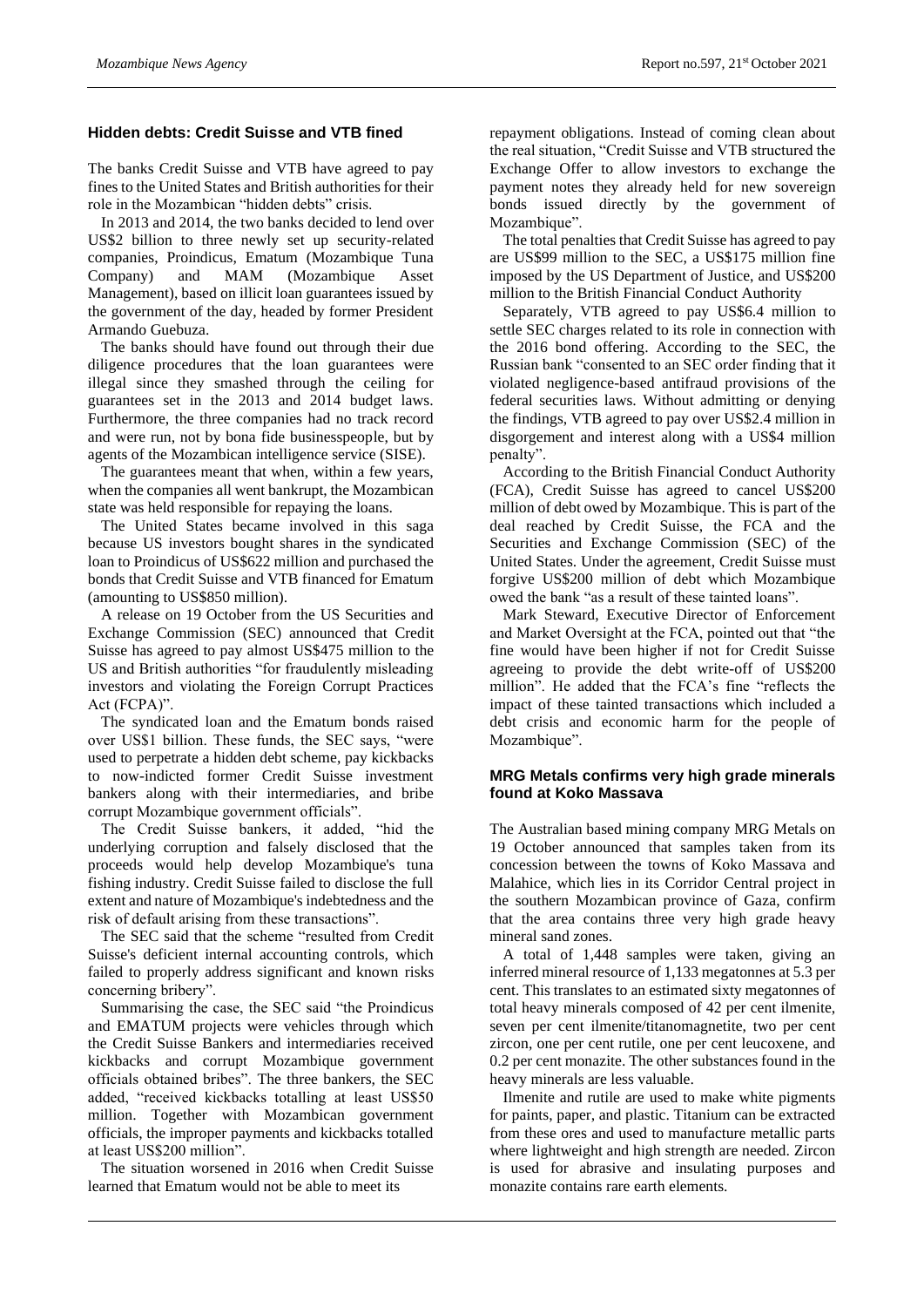## **Mozambique receives funds for reducing carbon emissions**

Mozambique has become the first country in the world to receive a payment from the Forest Carbon Partnership Facility (FCPF) for reducing carbon emissions.

The Forest Carbon Partnership Facility, which is a World Bank trust fund, paid the country US\$6.4 million for reducing carbon emissions by 1.28 million tons since 2019. This is the first of four payments under the country's Emission Reductions Payment Agreement (ERPA) with FCPF that could unlock up to US\$50 million for reducing CO2 emissions in the central province of Zambezia by 10 million tons.

Under the agreement, the Zambezia Integrated Landscape Management Programme (ZILMP) is pursuing a strategy of reducing deforestation and forest degradation whilst implementing measures to improve the lives of rural people. The programme covers nine districts in Zambezia where three million hectares of forest cover 56 per cent of the territory. It has been calculated that over one per cent of this woodland is being destroyed each year, due largely to slash and burn practices by small scale farmers, charcoal production, and illegal logging.

Mozambique received the payment after submitting an official monitoring report confirming the emission reductions along with an independent third-party verification which was carried out between September 2020 and May 2021.

According to the World Bank's representative in Mozambique, Idah Pswarayi-Riddihough, "preventing deforestation and increasing efforts to restore those forests that have already been damaged are the twin actions essential to ensuring a safer, climate-resilient, and more prosperous future for local communities and the country as a whole". She added that the funds will "provide much-needed finances to improve sustainable forest management and resilience".

For the World Bank, "the payment is an acknowledgement of Mozambique's contribution to the implementation of emission reduction activities, such as adopting sustainable agriculture practices, monitoring use of forest resources or restoring degraded land".

The programme covers the districts of Alto Molocue, Gile, Gurue, Ile, Maganja da Costa, Mocuba, Mocubela, Mulevala, and Pebane. In these districts, local communities will receive payments based on their contribution to reducing deforestation. According to the World Bank, "this will allow the stakeholders to continue promoting community management of natural resources and restoration of degraded areas while stimulating conservation-friendly, nutrition-sensitive, and climate-smart farming models".

The recognition of the country's carbon emissions reduction was welcomed by the Minister of Land and Environment, Ivete Maibaze, who stressed that "forest communities are the real winners here. This agreement will allow Mozambique to secure long-term finance to provide alternatives to deforestation and reward efforts

to mitigate climate change, reduce poverty, and manage natural resources sustainably to meet the Nationally Determined Contributions (NDCs) targets". She added, "this is a major step forward to the country's ongoing efforts to save forests and halt deforestation".

The Forest Carbon Partnership Facility (FCPF) is a global partnership of governments, businesses, civil society, and Indigenous Peoples' organisations. Seventeen donors have made contributions and commitments totalling US\$1.3 billion which are managed by the World Bank. The Facility aims to support countries' efforts to reduce emissions from deforestation and forest degradation, and foster conservation, sustainable management of forests, and enhancement of forest carbon stocks.

## **Presidents Nyusi and Ramaphosa praise Samora Machel's heroism**

President Filipe Nyusi and his South African counterpart, Cyril Ramaphosa, on 19 October declared that Samora Machel, Mozambique's first president and founding leader of the State, is a universal hero.

The two statesmen hailed Samora Machel's qualities at a ceremony in Mbuzini, in the South African province of Mpumalanga, where the presidential flight on 19 October 1986 crashed killing 35 people on board.

President Nyusi praised the internationalism displayed by Samora Machel when he gave Mozambican support to the struggles of the Zimbabwean and South African peoples to overthrow white supremacist rule. Samora Machel, he added, supported Tanzania in its fight against the Ugandan dictator, Idi Amin, and also opened Mozambique's borders to host refugees from Chile, Argentina, and East Timor.

"The 35th anniversary of the Mbuzini tragedy should call our attention to the need to preserve the legacy of Samora Machel and praise the courage of the man who was a freedom fighter of the region and the world", the President declared.

President Cyril Ramaphosa said the annual tribute by the South African government shows the importance his country attaches to the sacrifice Samora Machel made to the liberation of South Africa from the Apartheid regime. He also regretted the fact that 35 years after the tragic accident, the root causes of the accident that killed Samora Machel have not yet been cleared up. It is widely suspected that the apartheid military caused the crash by electronic interference that diverted the plane from its correct flight path.

President Ramaphosa lamented that "the tragedy remains a mystery. We always suspected that Samora Machel had been murdered. As people from South Africa and Mozambique we want to know the truth".

To honour Samora Machel's legacy, especially his commitment to the liberation of the South African people, Ramaphosa guaranteed that his country will grant unconditional support to the fight against terrorism in the northern Mozambican province of Cabo Delgado.